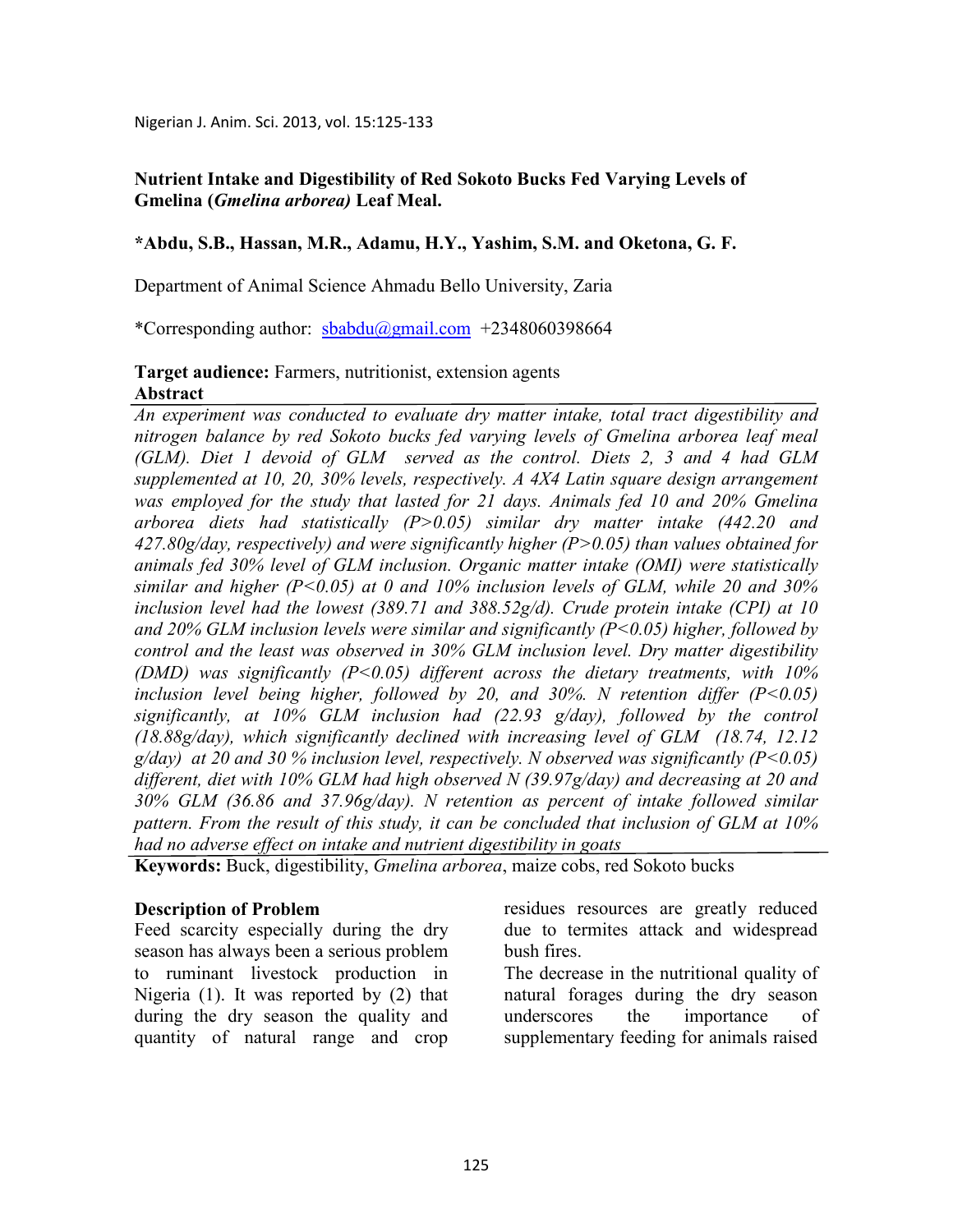under the extensive system of management. Various studies have been conducted on the need for feed supplementation during the dry season (3, 4, 5). Supplementary feeding with concentrate mixture rich in protein helps to maintain live weight gain at the end of the rains especially during the dry season (6).

Supplementation helps in improving the animal's body weight. The use of oil seed cakes such as cotton seed cake and groundnut cake as supplement are expensive to purchase by small holder farmers. This situation is well summarized by  $(7)$  who reported that the basic problem concerning any livestock improvement in Nigeria is not one of the first instances for geneticists, but for the animal nutritionists. As such, the evaluation of the feeds used for the nutrition of our domestic animals is a matter of very great importance this problem is therefore given much emphasis.

The foliage from browse trees and shrubs in the semi-arid and sub humid zone are important source of feed for both domestic and wild ruminant animals (8). Tree leaves have a high protein content (18-26%), and some of them have low rates of degradability in the rumen (9). *Gmelina arborea* a tropical flowering deciduous tree is one of these browse plants. Osakwe and Udeogu (10) reported that *G. arborea* had CP of 10.05%. While Akinjagunla *et al.* (11) also reported that *Gmelina* leaves have higher nutrient composition (80.58% dry matter, 12.59%

crude protein and 0.45% Ca). *Gmelina* fruits have 78.49 % DM, 5.51 % CP, and 0.29 % Ca. (12). According to Little (13), the leaves are harvested as fodder for animals.

Feeding of complete diets ensures mixing of the required proportions of roughages to concentrate into a uniform blend to supply adequate and balanced nutrients and avoid individual preferences. The use of crop residues, agro-industrial byproducts in formulating complete diet for ruminants were seen to improve feed intake, nitrogen balance and live weight gain (14). Experiments conducted by Prakash *et al*., (15) to determine the performances of animals fed complete diets and conventional feed separately, showed significantly higher feed intake, nutrient digestibility and body weight gain in animals fed complete diet as compared to conventional feeds. Therefore the objectives of this study are to assess the effect of varied inclusion levels of *Gmelina arborea* leaf meal in complete diet on intake, digestibility and nitrogen balance in Red Sokoto bucks.

## **Materials and methods**  *Location of study*

The experiment was conducted in Animal Science Departmental Teaching and Research Farm, Ahmadu Bello University, Zaria. The site is located in the Northern Guinea savanna ecological zone of Nigeria and receives an annual rainfall of about 1100mm, spread from April to October and the temperature range from  $12-28^0$  C during cold (harmattan) season and  $20-30$ <sup>0</sup> C in hot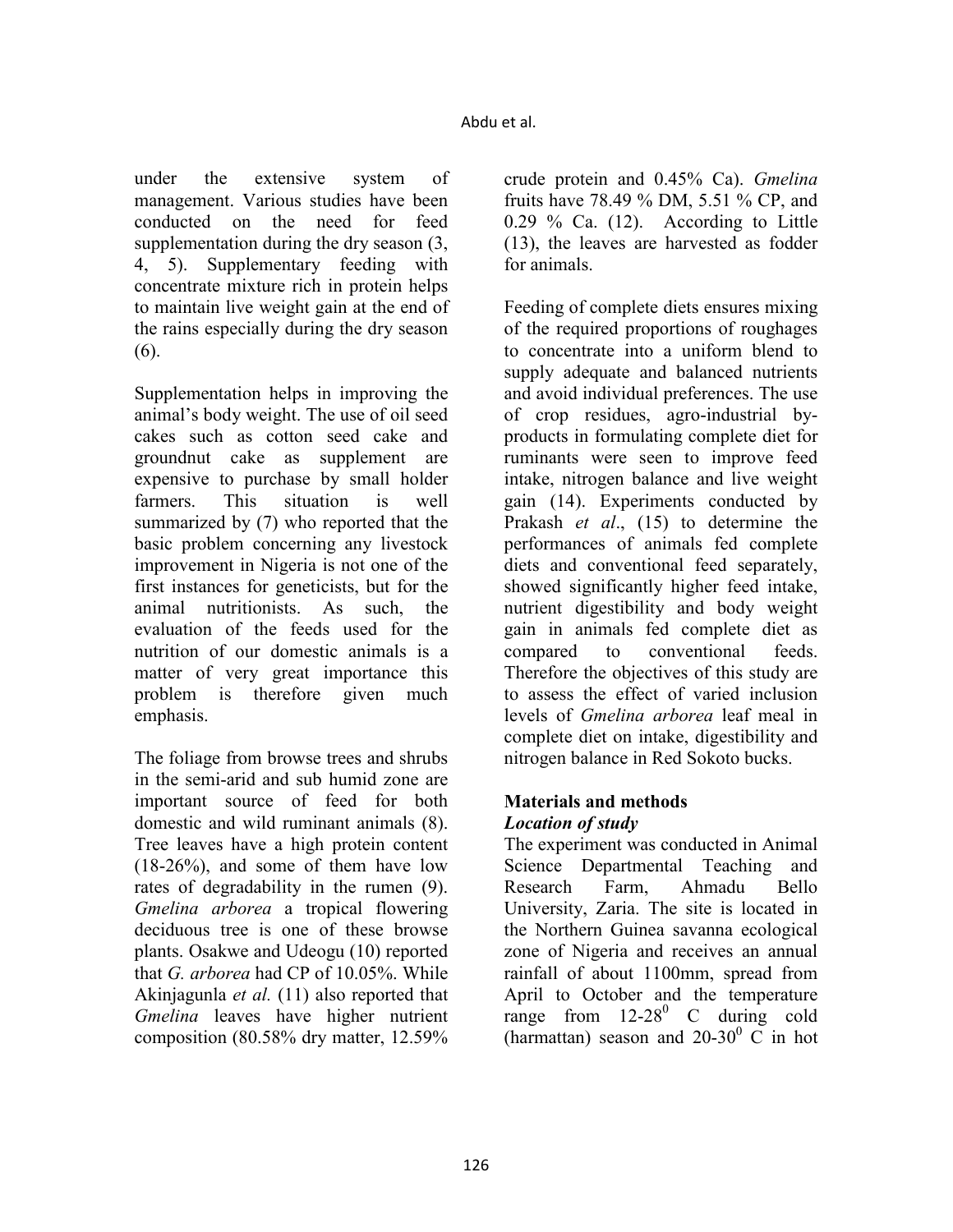seasons. The relative humidity of 75% during the raining season and 21% during the dry season (16)

# *Processing of G. arborea leaf meal*

*Gmelina arborea* leaves were harvested in March, 2011. Branches of *Gmelina* tree were harvested manually and placed in a shed with concrete floor. Leaves were allowed to air-dry on the branches and then removed by carefully beating the branches with sticks. The leaves were

then ground and kept in bags until when required for the feed formulation.

# *Experimental diets*

The experimental diets were 40% maize cobs base complete diets with 0, 10, 20 and 30% inclusion levels of *G. arborea* leaf meal. Other ingredients in the complete diet were maize offal, cotton seed cake, salt and bone meal. The ingredient composition of the experimental diets is presented in Table 1.

## **Table 1. Percent composition of feed ingredients**

|                   | Inclusion levels of G. arborea leaf meal $(\%)$ |      |                |      |  |  |
|-------------------|-------------------------------------------------|------|----------------|------|--|--|
| Parameter         |                                                 |      | 20             | 30   |  |  |
| Maize offal       | 25.8                                            | 25.7 | 19             | 15.7 |  |  |
| Cotton seed cake  | 32.24                                           | 22.3 | 19             | 12.3 |  |  |
| Gmelina leaf meal |                                                 | 10   | 20             | 30   |  |  |
| Maize cob         | 40                                              | 40   | 40             | 40   |  |  |
| Salt              | 0.5                                             | 0.5  | 0.5            | 0.5  |  |  |
| Bone meal         | 1.5                                             | 15   | 1.5            | 1.5  |  |  |
| Total             | .00                                             | 100  | 0 <sup>0</sup> | 100  |  |  |

## *Experimental design and animals*

Four Yankasa bucks with average body weight of 13.4 kg were used to study the feed intake, total tract digestibility and Nretention of four complete maize cob base diets with varied level of *Gmelina arborea* leaf meal. The experiment was complete randomized design in a 4x4 Latin square design. The experiment was conducted in four periods of 21 days each. In each experimental period, animal in each treatment were allotted to individual metabolism cages for 14-days adaptation period followed by 7-days nutrient intake.

## *Feeding and management of experimental animals*

The complete diets were offered twice a day at 08:00hrs and 16:00hrs. Water and mineral salt licks were made available to all animals. Before the commencement of the experiment, the animals were treated with Ivomec (Ivomectin<sup>®</sup>) against both internal and external parasites.

## *Chemical analysis*

Feed and fecal samples were dried in an oven at 105°C for the determination of dry matter. Total N of feed, feces and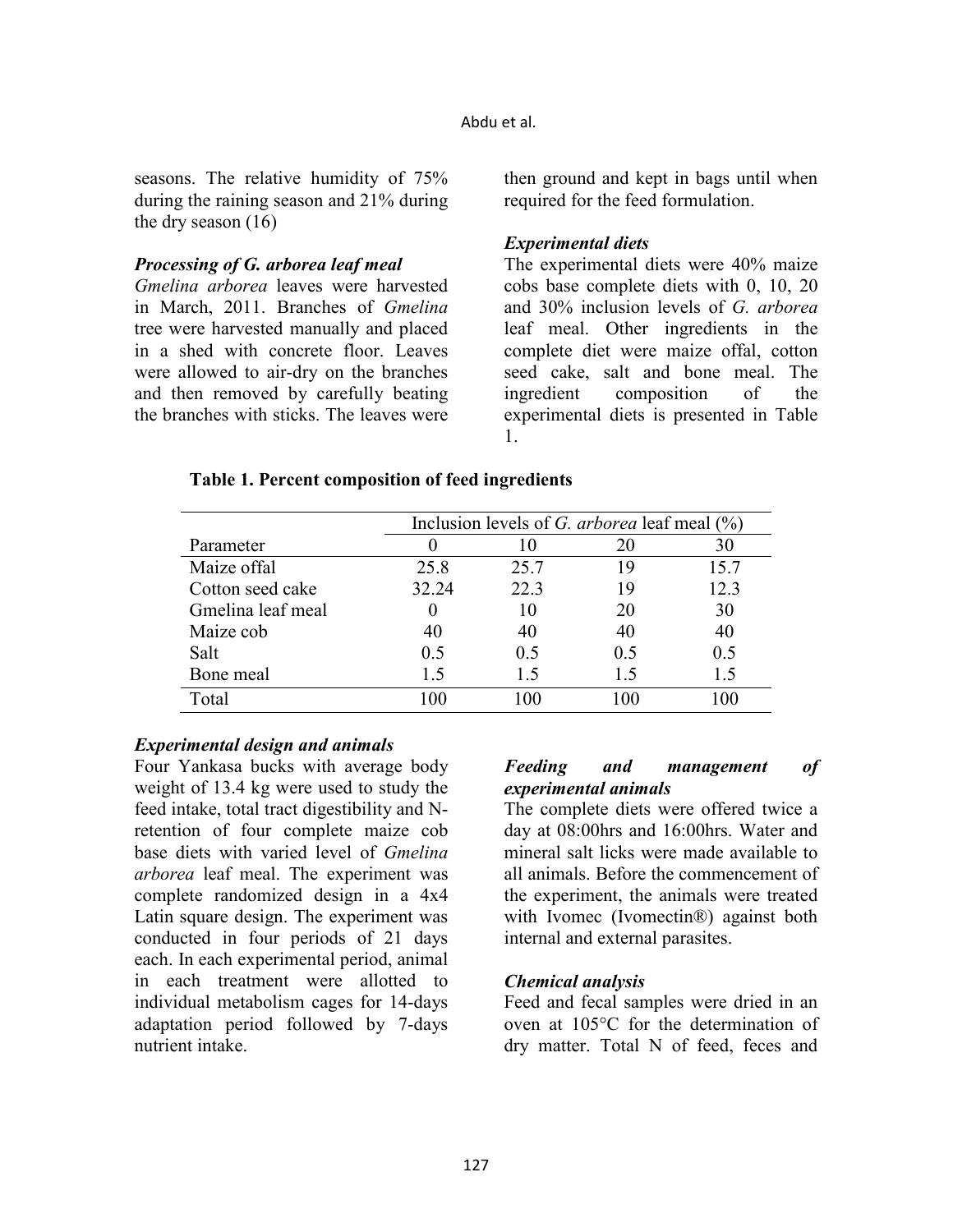urine was analysed by the Kjeldahl Procedure as outlined by (7). The ash content of feed and feces was determined by combustion in a furnace at 500°C, following the Procedure of (17). Organic matter was assumed to be the result of subtracting the percentage of ash from 100.

### *Statistical analysis*

All data collected on feed intake, nutrient digestibility and nitrogen balance were calculated and subjected to statistical analysis of variance ANOVA using (18) Procedure. Treatment means that were significant, Duncan Multiple Range Test (19) was used to compare the treatment means.

## **Results and discussion**  *Experimental diets*

The results of the chemical composition of complete diets, *G. arborea* leaf meal

and maize cobs are presented in Table 2. The crude protein (CP) of GLM (10.25%) reported in this study is however lower than the 34% CP reported by (20), but similar to 11.5% reported by (21). The variation in the CP values for the GLM observed could be due to the stage of harvest. This agreed with (22) who reported that environmental differences influence the chemical composition and digestibility of forages grown in different areas and harvested at the same age of maturity. The crude fiber content is lower than 30.46% CF reported by (10), but in agreement with (23), who reported that most browse leaves have high CF content, due to its high cell-wall constituents. For the maize cob, the CP level (8.38%) was higher than 2.2% CP reported by (24). The difference could be attributed to the varietal differences.

**Table 2. Chemical composition of experimental diets, Gmelina arborea leaf meal and maize cob** 

|                |       | Inclusion levels of G. arborea leaf meal $(\%)$ |       |       |            |           |
|----------------|-------|-------------------------------------------------|-------|-------|------------|-----------|
| Parameter      |       | 10                                              | 20    | 30    | <b>GLM</b> | Maize cob |
| Dry matter     | 93.20 | 93.51                                           | 93.64 | 93.41 | 92 74      | 93.00     |
| Organic matter | 86.13 | 85.62                                           | 84.91 | 81.13 | 81.44      | 88.46     |
| Crude protein  | 13.06 | 13.13                                           | 13.94 | 13.38 | 10.25      | 8.38      |
| Crude fiber    | 29.90 | 23.00                                           | 24.00 | 29 37 | 13.33      | 34.45     |
| Ash            | 7.07  | 789                                             | 8.73  | 12.28 | 11.30      | 4.54      |
| <b>NFE</b>     | 52.00 | 58.65                                           | 50.01 | 55.69 | 61 79      | 49.69     |

The proximate composition of the experimental diets is presented in Table 2. The 13% CP content of the complete diets in this study were above the requirements level for moderate weight gain in goats (25). The higher crude fiber

obtained from the control treatment could be attributed to the high inclusion levels of cotton seed cake in the control diet. The crude fiber level increased with increased in the level of GLM inclusion. This could be attributed to high cell-wall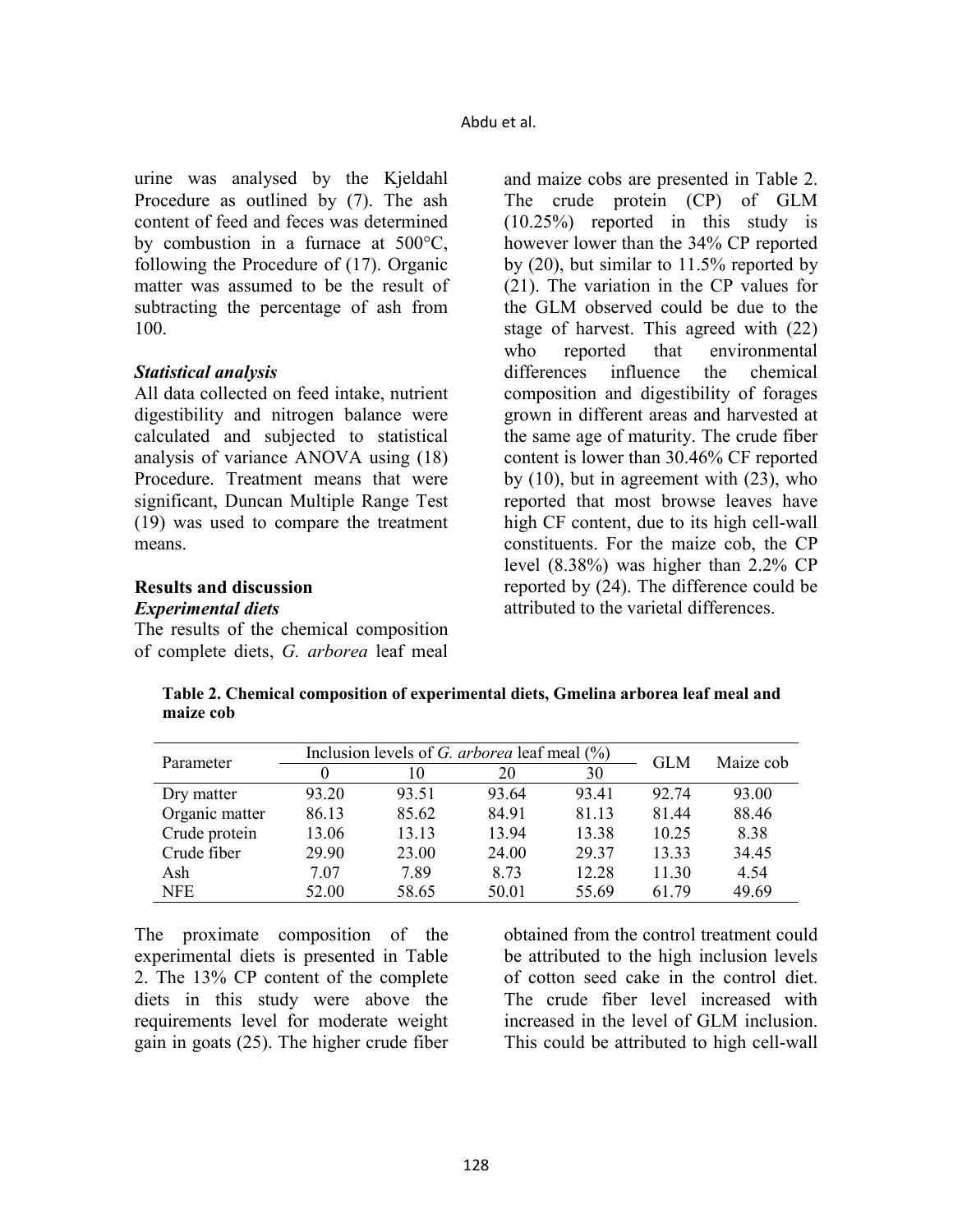#### Abdu et al.

constituents of browse leaves, as reported by (23).

#### *Nutrient intake*

The result of nutrient intake is presented in Table 3. There was no significant (P>0.05) difference in total dry matter (DM) intake with increase in the level of GLM inclusion. This observation is in tandem with the report of (26). *Gmelina* leaves appeared to increase the goats appetite at 25 % level of inclusion. However, there was a depression in DM intake at 50 % level of inclusion. The high daily dry matter intake observed in this study is in agreement with the report of (27). It therefore showed that *Gmelina*  leaves used in feeding the animals were probably more palatable and acceptable to the animals.

Table 3. Nutrient intake of Red Sokoto bucks fed Inclusion levels of *Gmelina arborea* **leaf meal in Maize cobs based complete diets** 

| Parameters     | Inclusion levels of G. arborea leaf meal $(\%)$ |              |            |                  |             |
|----------------|-------------------------------------------------|--------------|------------|------------------|-------------|
|                |                                                 | 10           | 20         | 30               | <b>SEM</b>  |
| Dry matter     | 442.70                                          | 442.30       | 427.80     | 421.85           | 32.34       |
| Organic matter | 409.12                                          | 404.98       | 389.71     | 3882.52          | 29.61       |
| Crude protein  | 62.80                                           | 62.10        | 62.04      | 61.55            | $4.65^{NS}$ |
| Crude fiber    | $108.12^{b}$                                    | $108.79^{b}$ | $135.10^a$ | $142.03^{\rm a}$ | 9.33*       |

 $a,b,c$  Mean values with different superscripts within a row differ significantly (P<0.05) SEM standard error of mean \* significant at 0.05

Animals fed diets 3 and 4 were significantly (P<0.05) higher in CPI 135.10 and 142.03g/day, respectively, than animals fed diet 1 and 2 (108.12 and 108.79g/day), respectively. The higher CFI observed with an increase in GLM inclusion level may be attributed to the high CF content of the complete diets (Table 2).

### $\mu$ *Nutrient digestibility*

Nutrients digestibility of the various diets fed to red Sokoto goats are presented in Table 4. Dry matter digestibility (DMD) and Organic matter digestibility (OMD) were not significantly (P>0.05) different across dietary treatments. However, there was significant ( $P<0.05$ ) difference in the digestibility of CP. The result obtained showed that with an increase in level of G. *arborea* there is a decrease in CP content of the diet.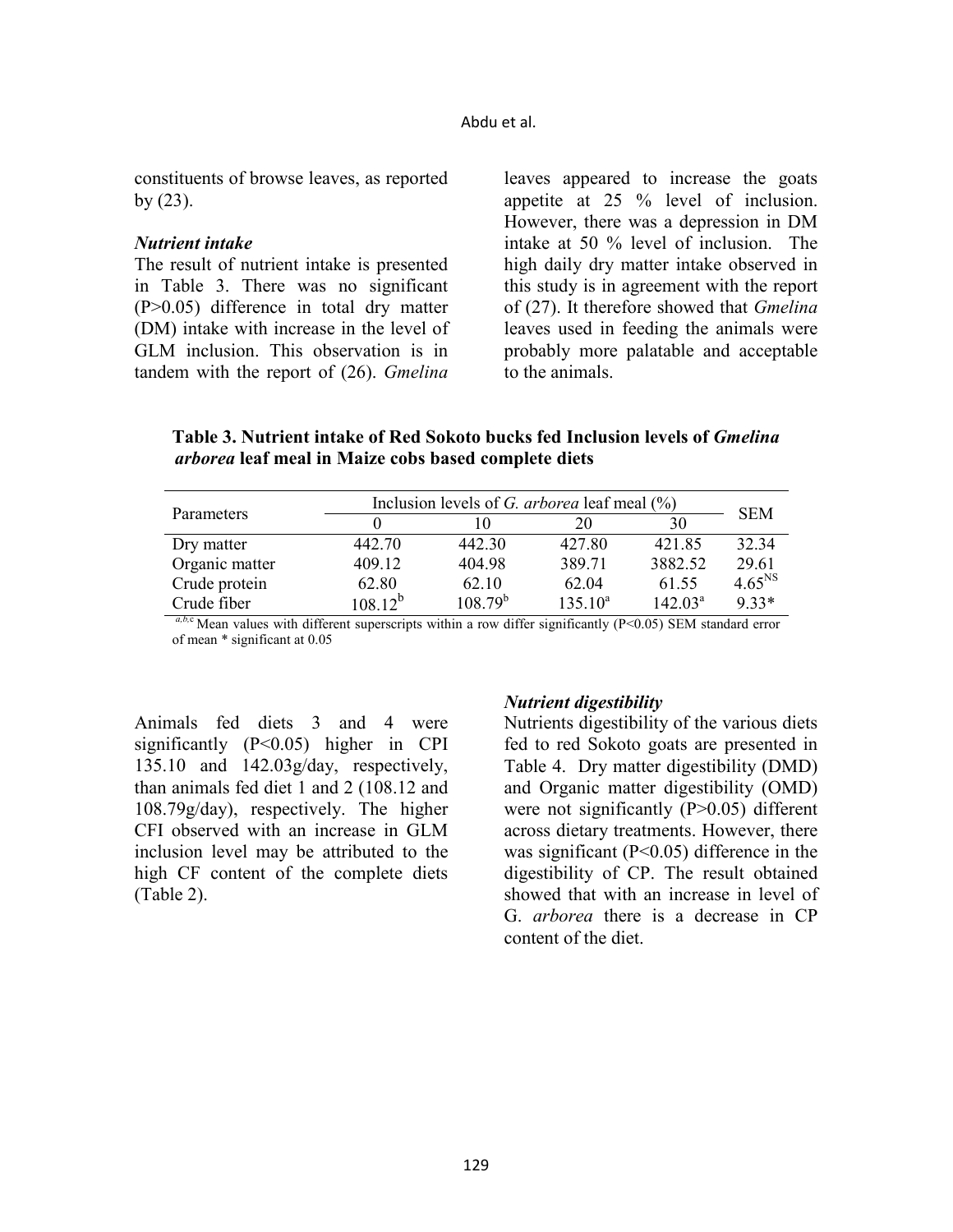| Parameters     | Inclusion levels of <i>Gmelina aborea leaf meal</i> | <b>SEM</b>         |             |             |                    |
|----------------|-----------------------------------------------------|--------------------|-------------|-------------|--------------------|
|                |                                                     | . 0                | 20          | 30          |                    |
| Dry matter     | 47.64                                               | 46.92              | 43.35       | 42.17       | 3.66 <sup>NS</sup> |
| Organic matter | 53.27                                               | 52.72              | 49.85       | 47.62       | $3.38^{NS}$        |
| Crude protein  | $62.89^{a}$                                         | $64.15^a$          | $58.31^{b}$ | $58.06^{b}$ | $2.56*$            |
| Crude fiber    | 72.79 <sup>a</sup>                                  | 70.09 <sup>a</sup> | $62.40^{b}$ | $61.27^b$   | $2.14*$            |

Table 4. Nutrient digestibility by Red Sokoto bucks fed Inclusion levels of **Gmelina aborrea leaf meal in Maize cobs based complete diets** 

 $a,b,c$  Mean values with different superscripts within a row differ significantly (P<0.05) SEM standard error of mean \* significant at 0.05

Animals fed diets 1 and2 had significantly (P<0.05) better crude protein digestibility (CPD) of 62.89 and 64.15%, respectively, while animals fed diets 3 and 4 had significantly  $(P<0.05)$ lower CFD 58.31 and 58.06%, respectively. The reduction in the CP and CF digestibility with increase in GLM inclusion may be attributed to the increase in crude fiber in the diets. Lascano and Palacios (28) observed that intake and digestibility of tropical dry season grasses by goats and sheep tend to be low due to high fibre.

### *Nitrogen balance*

The result of nitrogen balance showed no significant (P>0.05) difference in total N intake across dietary treatments, (Table 5). Animals fed the control diet had a significantly  $(P<0.05)$  higher N intake of 62.80g/day, followed by those on diets 4,

2 and 3 with 61.55, 62.10 and 62.04 g/day, respectively. The lower N intake observed on animals fed diet 3 compared to those on diet 4 could be due to increase in the level of *Gmelina arborea*.

The result of the fecal N and urinary N output showed a significant  $(P<0.05)$ decrease with an increase in the level of G. *arborea* inclusion in the diets. Nitrogen retention is considered as the most common index of the protein nutrition status of ruminants. The N retention obtained in this study showed a significant (P<0.05) difference across the dietary treatments. Animals fed diet 1 had the highest N retention (37.81g/day), followed by those on diet 2 (33.17g/day), while those on diets 3 and 4 were statistically similar and lower with 31.63 and 31.1g/day, respectively.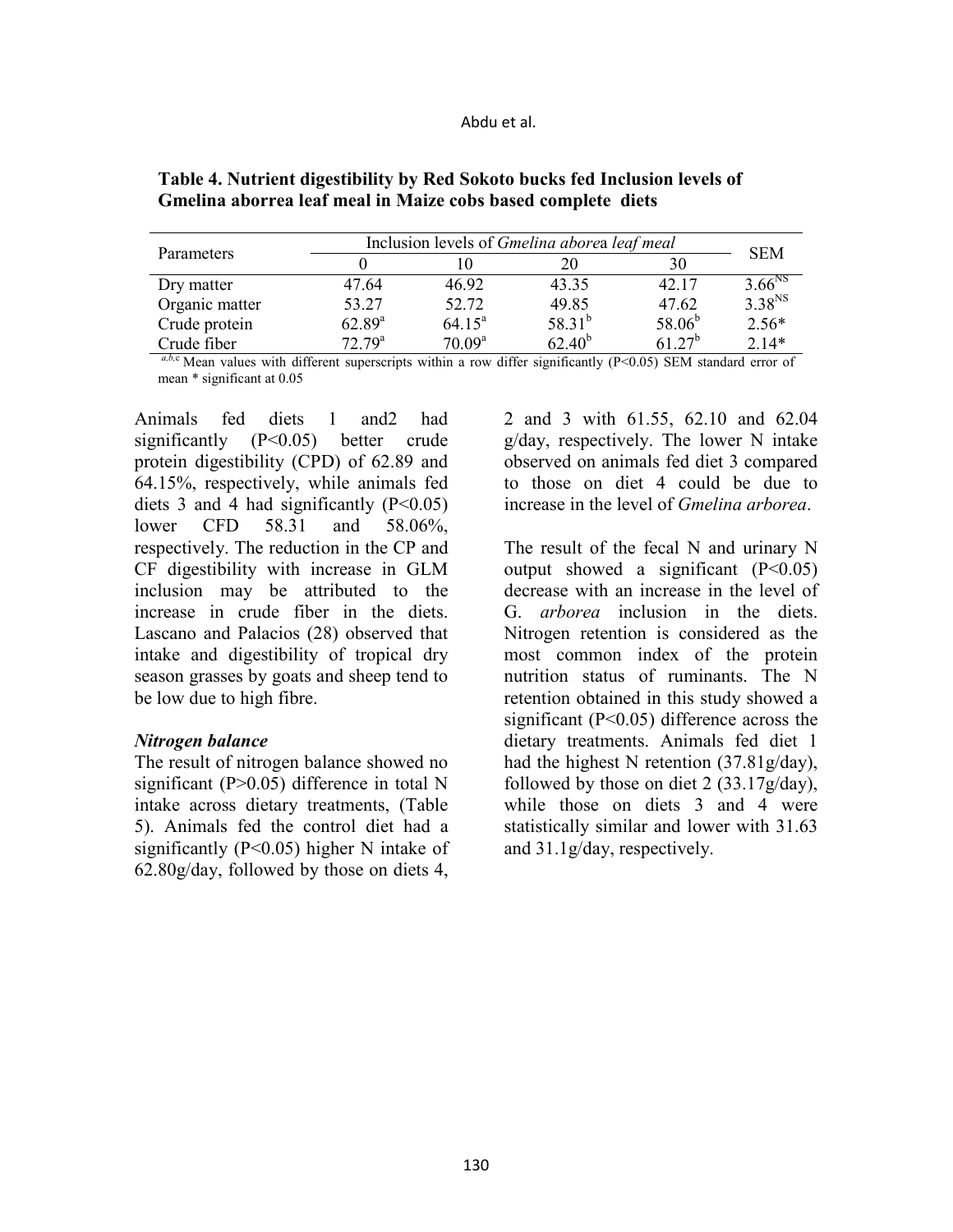| Parameters          | Inclusion levels of G. arborea | <b>SEM</b>  |                |              |                    |
|---------------------|--------------------------------|-------------|----------------|--------------|--------------------|
|                     | T1(0)                          | T2(10)      | T3(20)         | T4(30)       |                    |
| Nitrogen intake     | 62.80                          | 62.10       | 62.04          | 61.55        | 6.65 <sup>NS</sup> |
| Fecal nitrogen      | $25.59^{a}$                    | $25.18^{a}$ | $22.74^a$      | $20.70^{b}$  | $1.54*$            |
| Urinary nitrogen    | $6.19^{a}$                     | $5.25^{b}$  | $4.35^{\circ}$ | $4.28^\circ$ | $0.33*$            |
| Nitrogen observed   | 42.10                          | 39.37       | 36.86          | 35.96        | 3.81               |
| Nitrogen retention  | $37.81^{a}$                    | $33.17^b$   | $31.63^c$      | $31.61^c$    | $3.73*$            |
| N retention as $\%$ | 56.16 <sup>a</sup>             | $52.99^a$   | $51.26^a$      | $48.89^{b}$  | $3.18*$            |
| of intake           |                                |             |                |              |                    |

Table 5. Nitrogen balance in Red Sokoto bucks fed Inclusion levels of G. *arborea* **leaf meal in Maize cobs base diets** 

a,b,c Mean values with different superscripts within a row differ significantly (P<0.05) SEM standard error of mean \* significant at 0.05

### **Conclusion and recommendations**

- 1 *Gmelina arborea* leaf meal (GLM) can be included in maize cob based complete diet for small ruminants.
- 2 Dry matter and organic matter digestibility were not significantly affected by GLM inclusion, while crude protein and crude fiber digestibility were improved up to 10% GLM.
- 3 Up to 10% level of GLM can be included in maize cob based complete diet for the Red Sokoto bucks.

### **References**

- 1 Oladotun, O.A., Aina, A.B.J. and Oguntona, E.B. (2003). Evaluation of formulated agroindustrial wastes as dry season feed for sheep. *Nig. J. Anim. Prod.,* 30: 71-80.
- 2 Otchere, E.O. and Nuru, S. (1988). Ruminant livestock production and feed resources in the sub-humid zone of Nigeria:

Constrains and perspectives. *J. Anim. Prod. Res., 8(2)*: 147-168.

- 3 Adu, I.F., Fajemisin, B.A. and Adamu, A.M. (1992). The utilization of sorghum stover fed to sheep as influenced by urea and graded levels of lablab supplementation. In: Rey, B; Lebbie, S. H. B and Reynold, L. (eds), *Small Ruminant Research Development in Africa.* Proceedings of the First Biennial Conference of the Africa Small Ruminant Research Network, AFRNET, Nairobi, Kenya 10-14 December, 1990, ILCA Nairobi, Kenya, pp. 367-374.
- 4 Akinnusi, F.A. O. and Adeleye, I.O.A. (1998). Response of West African Dwarf ewes to premating concentrate supplementation. Proceedings of the  $3<sup>rd</sup>$  Annual Conference of the Animal Sciences Association of Nigeria, pp. 126-127.
- 5 Van Soest, P.J. (1982). *utritional Ecology of the*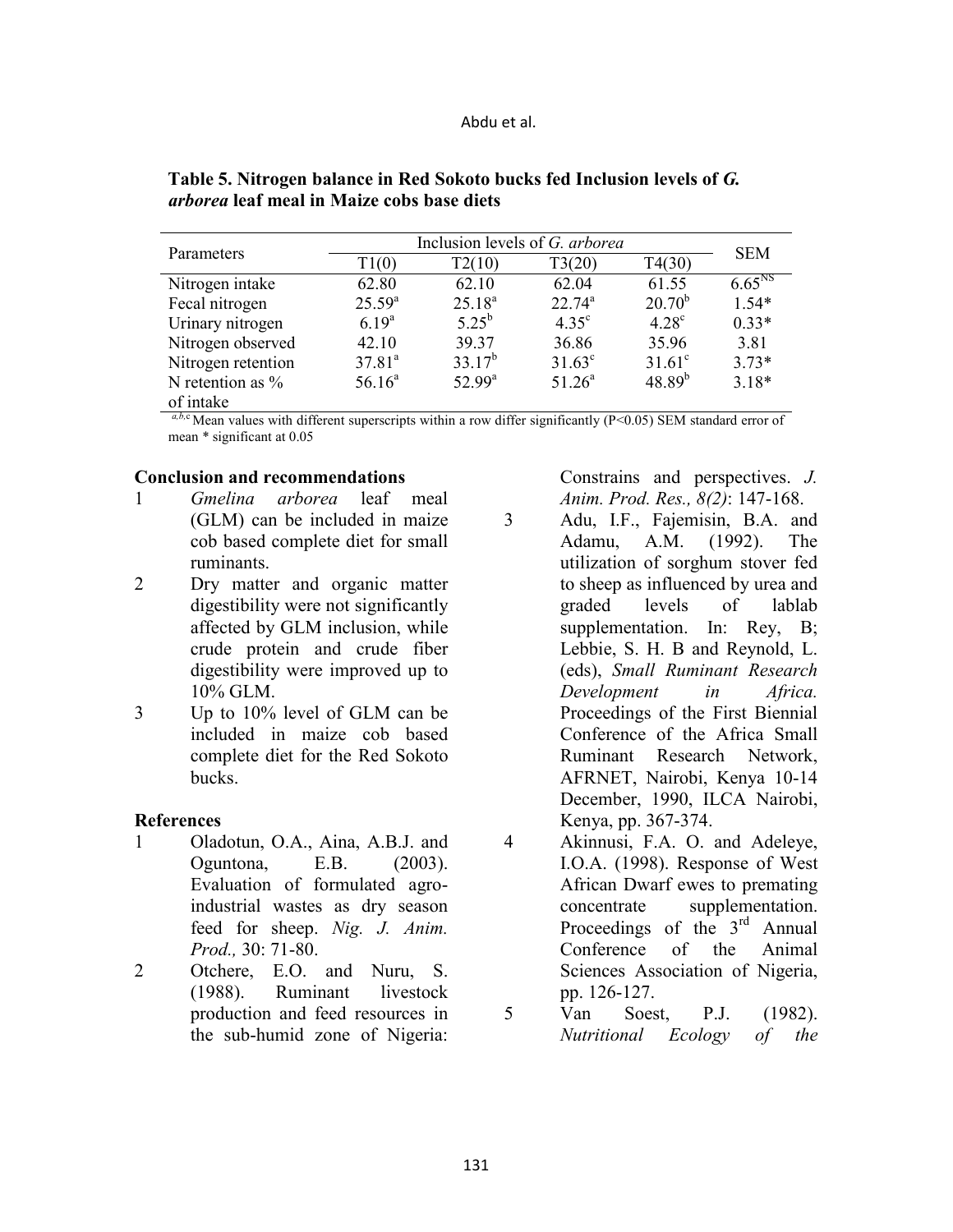*Ruminant.* O and B. Books Inc., Corrallis, Oregon, USA, 374pp.

- 6 ILCA [International Livestock Centre for Africa] (1979). Study Systems: Small ruminant production in the humid tropics, vol. 3.
- 7 Colville, G. and Shaw, T. (1950). *Report of igerian livestock mission*. Report to the Colonial Office, HMSO, London.
- 8 Le Houérou, H.N. and Corra, M. (1980). Some browse plants of Ethiopia. In: Le Houérou, H. N. (ed.) Browse in Africa: The current state of knowledge. Addis Ababa, Ethiopia: International Livestock Centre for Africa (ILCA)
- 9 Espinosa, J. (1984). Producción y caracterización nutritiva de la fracción nitrogenada del forraje de madero negro (G. sepium) y Pará (*E. poeppigiana*) a dos edades de rebrote. MAg Sc Thesis UCR/CATIE. Turrialba, Costa Rica.
- 10. Osakwe, I.I. and Udeogu, R.N. (2007). Feed intake and nutrient digestibility of West African dwarf (WAD) goats fed *Pennisetum purpureum* supplemented with *Gmelina arborea*. *Animal Research International.* 4(3): 724 – 727
- 11. Akinjagunla, Y.S., Afolabi, O., Adisa, Y., Alao, C.F. and Dafiewhare, B.H. (2007). Chemical composition and phytate content of *Gmelina*

*arborea* seeds. *Continental J. Agricultural Science* 1: 8 – 13

- 12 Abdu, S.B., Hassan, M.R., Jokthan, G.E., Adamu, H.Y., Yashim, S.M. and Yusuf, K. (2012). Effect of varied inclusion levels of Gmelina (*Gmelina arborea*) leaf meal on intake, digestibility and nitrogen in red Sokoto bucks fed on sorghum glum based complete diets. *Advances in Agriculture, Sciences and Engineering Research* Volume 2 (2): 79 – 84 http://www.ejournal.sedinst.com
- 13 Little, E. L. (1983). *Common Fuel Crops*: A Handbook for their identification. McClain Printing Company, Parsons, West Virginia.
- 14 Adebowale, E.A. and Taiwo, A.A. (1996). Utilization of crop residues and agro-industrail byproducts as complete diets for West African Dwarf sheep and goats. *ig. J. Anim. Prod.,* 23(2): 153-160.
- 15 Prakash, B., Shivaiah, K., Ramana Reddy,Y. and Krishna, N. (2004). Evaluation of ureatreated maize stover based complete feed in goats. *Indian J. Anim. Nutr.*, 21(2): 77-80.
- 16 Kabir, M., Akpa, G.N., Nwagu, B.I. and Adeyinka, I.A. (2012). Litter Traits in a Diallel Crossing of Three Rabbit Breeds in Northern Guinea of Nigeria.10<sup>th</sup> World Rabbit Congress in Egypt
- 17 AOAC, (2005). Official Methods of Analysis of the Association of